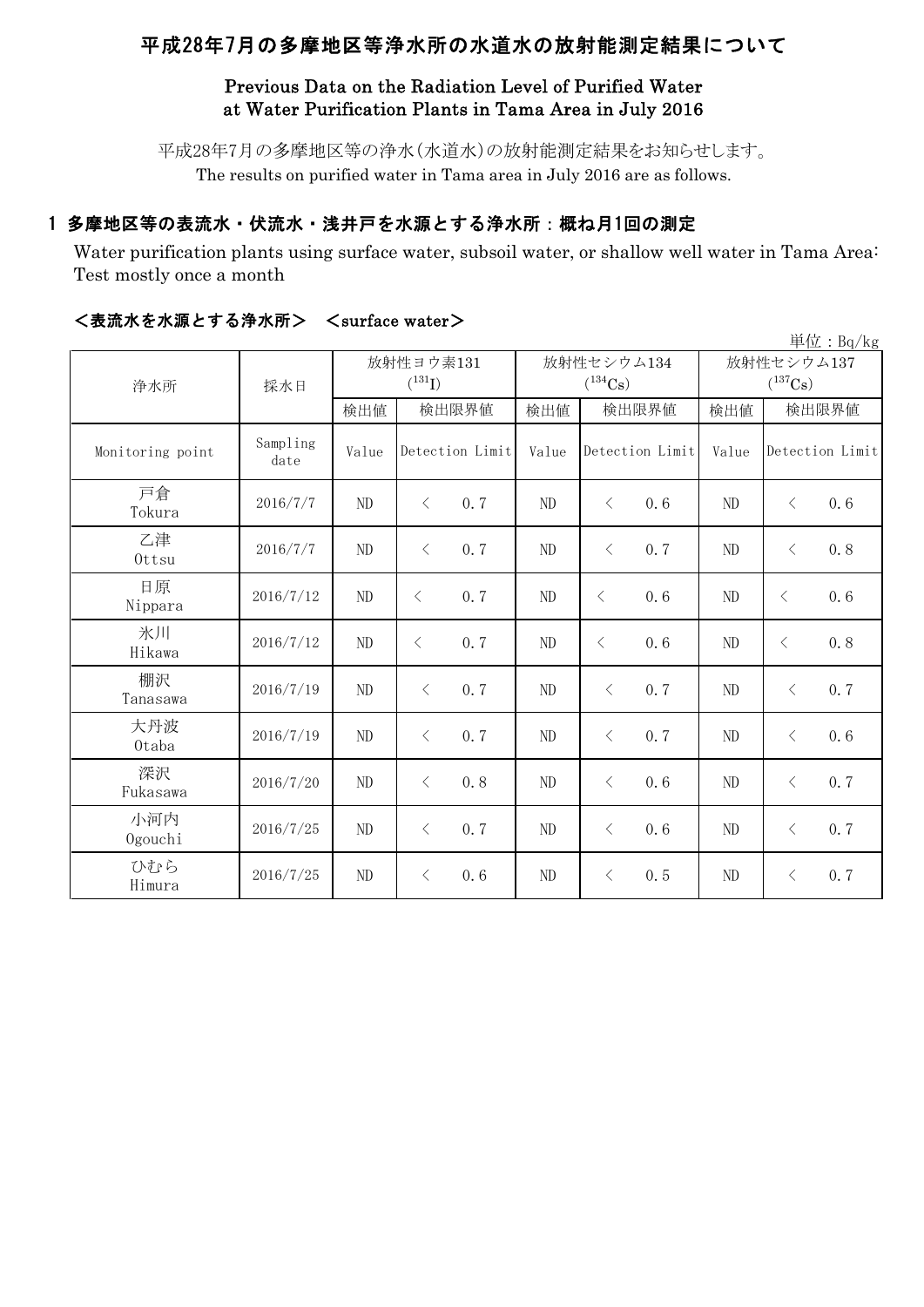#### <伏流水を水源とする浄水所> <subsoil water>

| 単位: Bq/kg             |                  |             |           |                 |              |           |                 |                       |           |                 |
|-----------------------|------------------|-------------|-----------|-----------------|--------------|-----------|-----------------|-----------------------|-----------|-----------------|
| 浄水所                   | 採水日              | 放射性ヨウ素131   |           |                 | 放射性セシウム134   |           |                 | 放射性セシウム137            |           |                 |
|                       |                  | $(^{131}I)$ |           |                 | $(^{134}Cs)$ |           |                 | $(^{137}\mathrm{Cs})$ |           |                 |
|                       |                  | 検出値         | 検出限界値     |                 | 検出値          | 検出限界値     |                 | 検出値                   | 検出限界値     |                 |
| Monitoring point      | Sampling<br>date | Value       |           | Detection Limit | Value        |           | Detection Limit | Value                 |           | Detection Limit |
| 千ヶ瀬第二<br>Chigasedaini | 2016/7/11        | $\rm ND$    | $\langle$ | 0.7             | ND           | $\lt$     | 0.7             | ND                    | $\lt$     | 0.7             |
| 日向和田<br>Hinatawada    | 2016/7/11        | $\rm ND$    | $\langle$ | 0.8             | $\rm ND$     | $\lt$     | 0.7             | ND                    | $\lt$     | 0.8             |
| 成木<br>Nariki          | 2016/7/14        | ND          | $\lt$     | 0.8             | ND           | $\lt$     | 0.6             | ND                    | $\lt$     | 0.8             |
| 二俣尾<br>Futamatao      | 2016/7/14        | $\rm ND$    | $\langle$ | 0.7             | ND           | $\langle$ | 0.5             | ND                    | $\lt$     | 0.8             |
| 沢井第一<br>Sawaidaiichi  | 2016/7/26        | ND          | $\langle$ | 0.8             | ND           | $\langle$ | 0.7             | ND                    | $\lt$     | 0.7             |
| 高月<br>Takatsuki       | 2016/7/27        | ND          | $\lt$     | 0.8             | ND           | $\langle$ | 0.5             | ND                    | $\lt$     | 0.7             |
| 御岳山<br>Mitakesann     | 2016/7/27        | $\rm ND$    | $\lt$     | 0.8             | ND           | $\langle$ | 0.6             | ND                    | $\langle$ | 0.6             |

### <地下水(浅井戸)を水源とする浄水所> <shallow well>

単位:Bq/kg 検出値 | 検出限量 | 検出限界値 | 検出値 | 検出限界値 Monitoring point Sampling<br>date date Value Value Value Detection Limit Detection Limit Detection Limit 杉並 Suginami 2016/7/13 ND <sup>&</sup>lt; 0.8 ND <sup>&</sup>lt; 0.7 ND <sup>&</sup>lt; 0.9 上代継 Kamiyotsugi 2016/7/13 ND <sup>&</sup>lt; 0.6 ND <sup>&</sup>lt; 0.6 ND <sup>&</sup>lt; 0.7 大久野 Oguno 2016/7/20 ND <sup>&</sup>lt; 0.7 ND <sup>&</sup>lt; 0.6 ND <sup>&</sup>lt; 0.8 上石原  $\frac{11}{41.675}$  2016/7/21 ND < 0.6 ND < 0.6 ND < 0.8 浄水所 | 採水日 放射性ヨウ素131  $(^{131}I)$ 放射性セシウム134  $(^{134}Cs)$ 放射性セシウム137  $(^{137}\mathrm{Cs})$